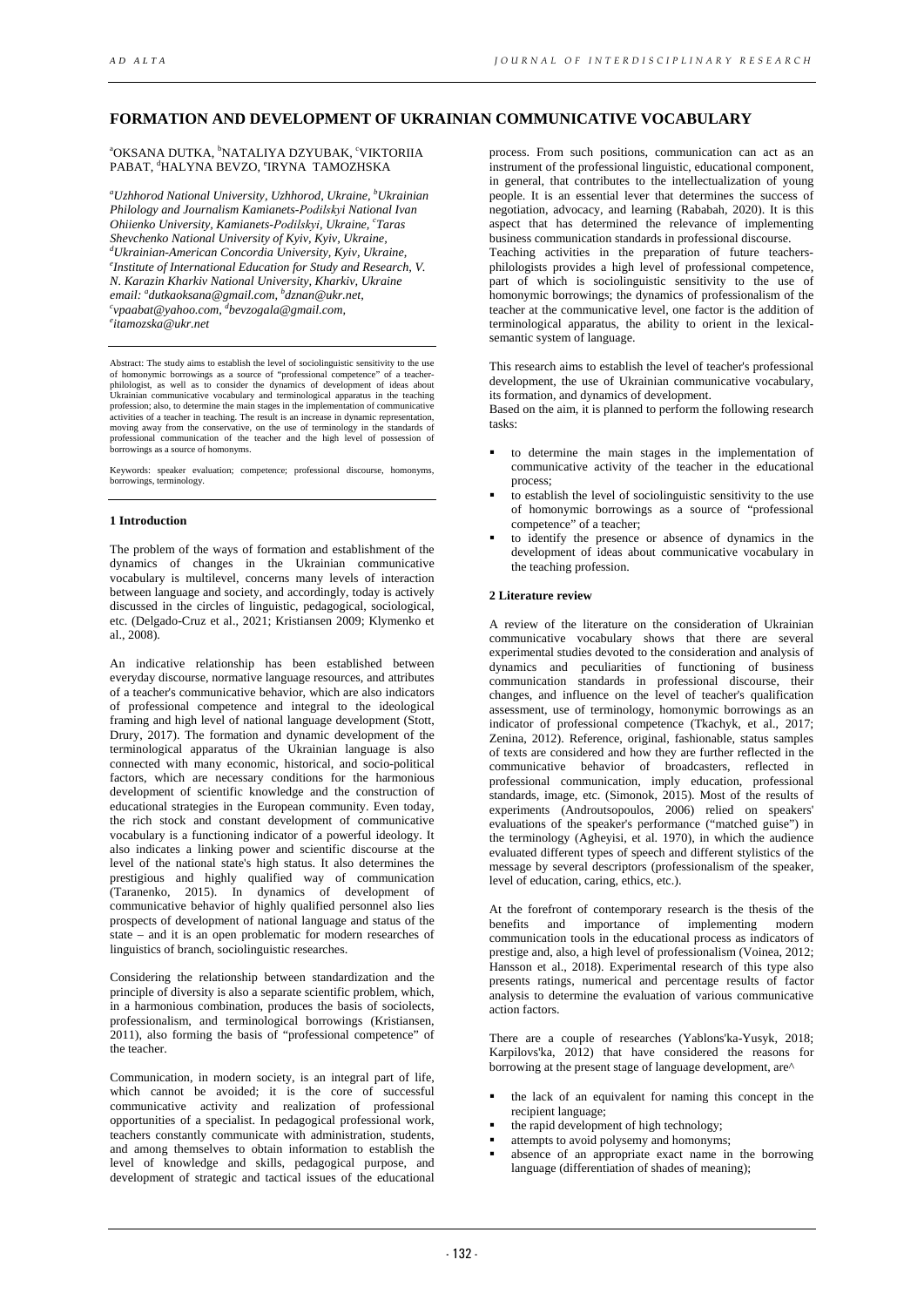the need to express positive or negative connotations is an equivalent lexical unit, which does not exist in the recipient language.

Several studies, with a focus on communicative vocabulary and the features of the dynamics of its development, concern the communicative behavior of highly professional specialists in areas that require the use of a special terminological apparatus and constant work on its improvement and adaptation. These are primarily studies in advertising, management, and PR (Moss et al., 2005), the medical industry (Ebbels et al., 2019), politicaleconomic discourse (Gillespie, 2020), and pedagogical activities (Veera, et al. 2018; Rababah, 2020).

The issues of using borrowings as a source of homonyms replenishment of the Ukrainian language, enrichment, and transformation of the terminological apparatus used by the teacher remain unresolved. Also, consideration of the training of future teachers on the introduction of active familiarity with homonyms and the problem of borrowings as a source of enrichment of the terminological apparatus requires separate attention.

## **3 Materials and research methods**

The study of a teacher's communicative activity in the educational process and establishing the level of sociolinguistic sensitivity to the use of homonymic borrowings as a source of "professional competence" of a teacher is based on the systemic, integrated, and technological approaches. The systematic approach means the consideration of a professional teacher's communicative behavior as a system of actions, where the teacher's professional level and students' needs in increasing the level of awareness of linguistic terminology and the use of homonyms in this field are taken into account first. All these are components of professional competence also affect the level of sociolinguistic sensitivity.

The integrated approach in the introduced study makes it possible to consider the learning process as a non-linear and multi-vector one. The integrated approach makes it possible to represent the introduction of borrowings in terminological resources and the use of communicative vocabulary as integration in the application of teaching and learning methods, ways of using various forms, and methods of presenting educational information. The technological approach defines the educational process in the sequence of pedagogical operations due to the logic of the pedagogical experiment.

Experimental research was conducted during the 2020/2021 academic year. The data was collected from teachers of linguistic disciplines, disciplines in the field of Ukrainian philology, who worked with students who studied at the Faculty of Philology (Uzhhorod National University, Faculty of Philology, Department of Ukrainian Language). All teachers (4 people) participants in the experiment are certified teachers with a specialty in "linguistics"  $-2$  people and "Ukrainian language"  $-2$  people. Respondents were chosen in such a way that their pedagogical experience ranged from 7 to 14 years of scientific and pedagogical experience. 2 teachers (Lecturer 1 and Lecturer 2) introduced new curricula to teaching, which included:

- consideration of homonymic borrowings in linguistic terminology;
- increasing the total volume of modern terminology;
- use of illustrative material, and consideration of problematic issues.

The other 2 instructors (Lecturer 3 and Lecturer 4) stuck to last year's curriculum without introducing new topics or significant terminological digests. Also, all participants expressed an interest in improving their qualification level and pedagogical skills. They are proactive and active employees who regularly participate in non-formal education activities and internships in various Ukrainian and foreign higher education institutions.

Students who participated in the experiment are students of the second (bachelor) level of higher education (2nd year), in general (64 people), who studied at the specialty "Ukrainian language and literature" and "Ukrainian language and literature in general secondary education institutions with minority languages." All of them had experience in studying linguistic disciplines.

All participants of the experiment voluntarily agreed to participate in the research project. All respondents were ensured anonymity, and privacy rules were observed.

The research data were obtained during the phased implementation of the pedagogical experiment (3 stages). At the preparatory stage, the first interviewing of the teachers participating in the experiment was conducted. Also, with the introduction of teaching, familiarization with the teaching materials in the updated disciplines, teachers were consulted on their readiness and attitude towards using homonymic borrowings in modern linguistic terminology within the academic disciplines. Teachers worked with the research team to develop curricula. In the beginning, inside and at the end of the study, there was also a survey of students about their attitude to the introduction of modern linguistic terminology, a separate consideration of the phenomenon of homonyms and borrowings in the Ukrainian language, constituting the figure of a professional teacher.

## **4 Results**

At the 1st stage of the pedagogical experiment, there was a process of planning, consulting, formation of training materials, and organization of the educational process with step-by-step monitoring of the level of sociolinguistic sensitivity to the use of homonymic borrowings as a source of "professional competence" of a teacher and establishment of changes in assessments of communicative vocabulary and use of terminology in the teaching profession. All this constitutes the main goal of the teachers' work during the development of modern educational approaches to the formation of the professional competence of the teacher-teacher. The whole process of conducting the study was planned and divided into stages of implementation of communicative activities of the teacher in the educational process.



Figure 1 **–** The main stages of the teacher's communicative activity in the dynamics of development (author's note) Source: Developed by the authors

At the initial (1st stage), the research group and teachers selected teaching material with the necessary amount of terminology taken, and the cases of homonyms in linguistic terminology were emphasized. The complex cases were explained and the problem of polysemy in terminology was highlighted. The illustrative and educational materials for linguistic topics were also used.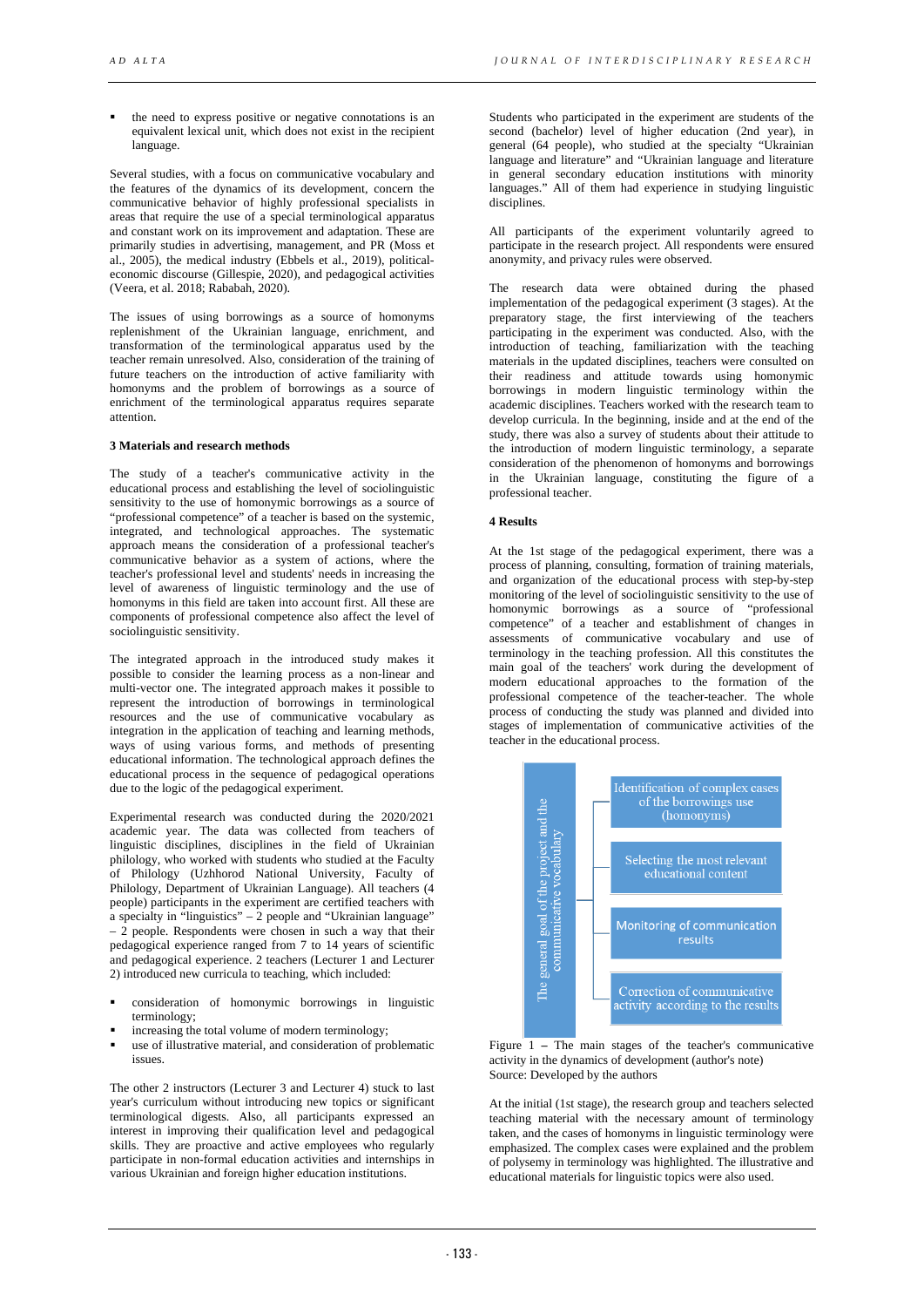Students united into groups (G1, G2 – "Ukrainian language and literature"; G3, G4 – "Ukrainian language and literature in establishments of general secondary education with teaching languages of national minorities") there were from 20 to 22 people in the groups. After that, a preliminary survey of respondents was conducted on their expectations from the subject and their attitude towards the modern linguistic terminology of the homonyms problem and the related image of the teacher, his professional level, and qualification. The results are presented as a percentage.

Table 1 – A preliminary survey to assess the speech performance of a teacher (author's note)

| Unsatisfactorily |    |                | Good Excellent |
|------------------|----|----------------|----------------|
|                  |    | 40             |                |
| Lecturer 2       |    |                |                |
| Lecturer 3       | 20 |                | 33             |
| Lecturer 4       | 18 |                | 28             |
|                  |    | Satisfactorily |                |

Source: Developed by the authors

At the preliminary stage of the experiment, all teachers were evaluated positively. The negative perception of teachers and their professional competence, in general, is 7.5%.

At the 2nd stage of the experiment, two teachers introduced the active use of homonymic borrowings as a source of "professional competence"; the formation of ideas about communicative vocabulary in the teaching profession. All the

teachers' actions were accompanied by comments, repetitions of difficult places, and clarifications. This stage also included a survey to evaluate the teacher's speech activity, the level of students' satisfaction with their work, and the course content.

| Table $2$ – Interim survey to assess the speech activity of the |  |  |  |  |
|-----------------------------------------------------------------|--|--|--|--|
| teacher (author's note)                                         |  |  |  |  |

|            | Unsatisfactorily Satisfactorily |    |    | Good Excellent |
|------------|---------------------------------|----|----|----------------|
| Lecturer 1 |                                 |    |    |                |
| Lecturer 2 |                                 |    | 38 |                |
| Lecturer 3 |                                 |    | 40 |                |
| Lecturer 4 |                                 | 19 |    |                |

Source: Developed by the authors

As we can see, the sociolinguistic sensitivity of future teachers is determined by the attitude towards the active use of homonyms from the arsenal of borrowings. The results show a positive attitude towards the content of the course. The professional competence of Lecturers 3 and 4 slightly increased (by 2%). In Lecturer's groups 1 and 2, the number of excellent grades increased by 5%.

The final stage of the project showed the results of interviewing the teachers participating in the experiment. Teachers were asked a set of questions at the beginning and the end of the experiment, and their answers were compared.

Table 3 **–** The results of the interview on the dynamics of the development of ideas about communicative vocabulary, terminology, and borrowing in the teaching profession (author's note).

| Lecturer   | Ouestion                                                                                    | The answer to the beginning                                                                                                                          | The answer at the final stage                                                                                                                                                                                                              |  |
|------------|---------------------------------------------------------------------------------------------|------------------------------------------------------------------------------------------------------------------------------------------------------|--------------------------------------------------------------------------------------------------------------------------------------------------------------------------------------------------------------------------------------------|--|
| Lecturer 1 | How do you feel about<br>the use of loan terms and<br>homonymic problems in<br>terminology? | Positively. I use the terminology all the time. I<br>talk about it 2-3 times a school year because of<br>time constraints.                           | I enjoyed actively working with the<br>terminology. In addition to simple<br>memorization, the material was presented<br>systematically with a historical<br>perspective, and students were able to<br>recognize the reasons for homonyms. |  |
| Lecturer 2 | How do you feel about<br>the use of loan terms and<br>homonymic problems in<br>terminology? | Positively. It's a nice way to break up the<br>monotony of learning the theoretical<br>component of linguistics disciplines.                         | It was effective. In my opinion, we should<br>implement such an experience and<br>increase the amount of target material on<br>linguistic topics.                                                                                          |  |
| Lecturer 3 | How do you feel about<br>the use of loan terms and<br>homonymic problems in<br>terminology? | It's a useful practice. I give terminology<br>materials and problem questions twice a year.<br>Kindly create a report presentation on this<br>topic. | It is good, but I don't think focusing on the<br>problem of borrowings in linguistic<br>terminology contributes significantly to<br>the study of linguistic disciplines.                                                                   |  |
| Lecturer 4 | How do you feel about<br>the use of loan terms and<br>homonymic problems in<br>terminology? | That is fine. I talk about homonyms-borrowings<br>at the beginning and the end of the course to give<br>students a chance to feel their progress.    | That's a good thing. But I still think<br>working with text to learn grammar is<br>better.                                                                                                                                                 |  |

Source: Developed by the authors

As we can see, teachers 3 and 4 were skeptical about the study of the practice of borrowings and homonyms in linguistic terminology. Lecturers 1 and 2 considered it necessary to continue actively using the topic of terminological borrowings and homonyms as an indicator of the high professional level of a teacher and the training of a qualified specialist. All teachers positively evaluated this practice.

At the 3rd (final) stage, the final student survey was conducted, which made it possible to determine how, if at all, the attitude towards the level of qualification of the teachers participating in the experiment would change according to their evaluation of the professionalism of the teacher's speech activity and the content of the educational courses.

Table 4 **–** Final survey on the evaluation of teacher speech activity (author's note)

|            | Unsatisfactorily   Satisfactorily |    | Good Excellent |
|------------|-----------------------------------|----|----------------|
| Lecturer 1 |                                   |    |                |
| Lecturer 2 |                                   | 39 |                |
| Lecturer 3 |                                   |    | 36             |
| Lecturer 4 |                                   |    | າາ             |

Source: Developed by the authors

At the initial stage, students gave an overall positive assessment, showed sociolinguistic sensitivity, which generally increased, and the negative perception of the work of the teacher and the content of the discipline amounted to a total of  $-4.4\%$ , the largest number of assessments are "good" and "excellent". At the final stage, students showed an increase in the overall positive attitude towards the work and the level of competence of the teacher (Lecturers 1, 2) by an average of 6.5%, while Lecturers 4 and 3 increased the positive attitude and perception of a high level of professional competence by 2.3%.

The survey showed that more than 50% of the students who took part in the experiment are inclined to continue the experience of introducing in linguistic research the problems of borrowings and homonyms in terminology, as it positively affects the level of their training, and the vast majority of the respondents (in total more than 90%) positively assess the professional level of teachers and their pedagogical skills.

#### **5 Discussion**

Ukrainian communicative vocabulary is a dynamic structure, reflecting even minor and short-term changes in geopolitical and socio-psychological spheres of society, as stated in several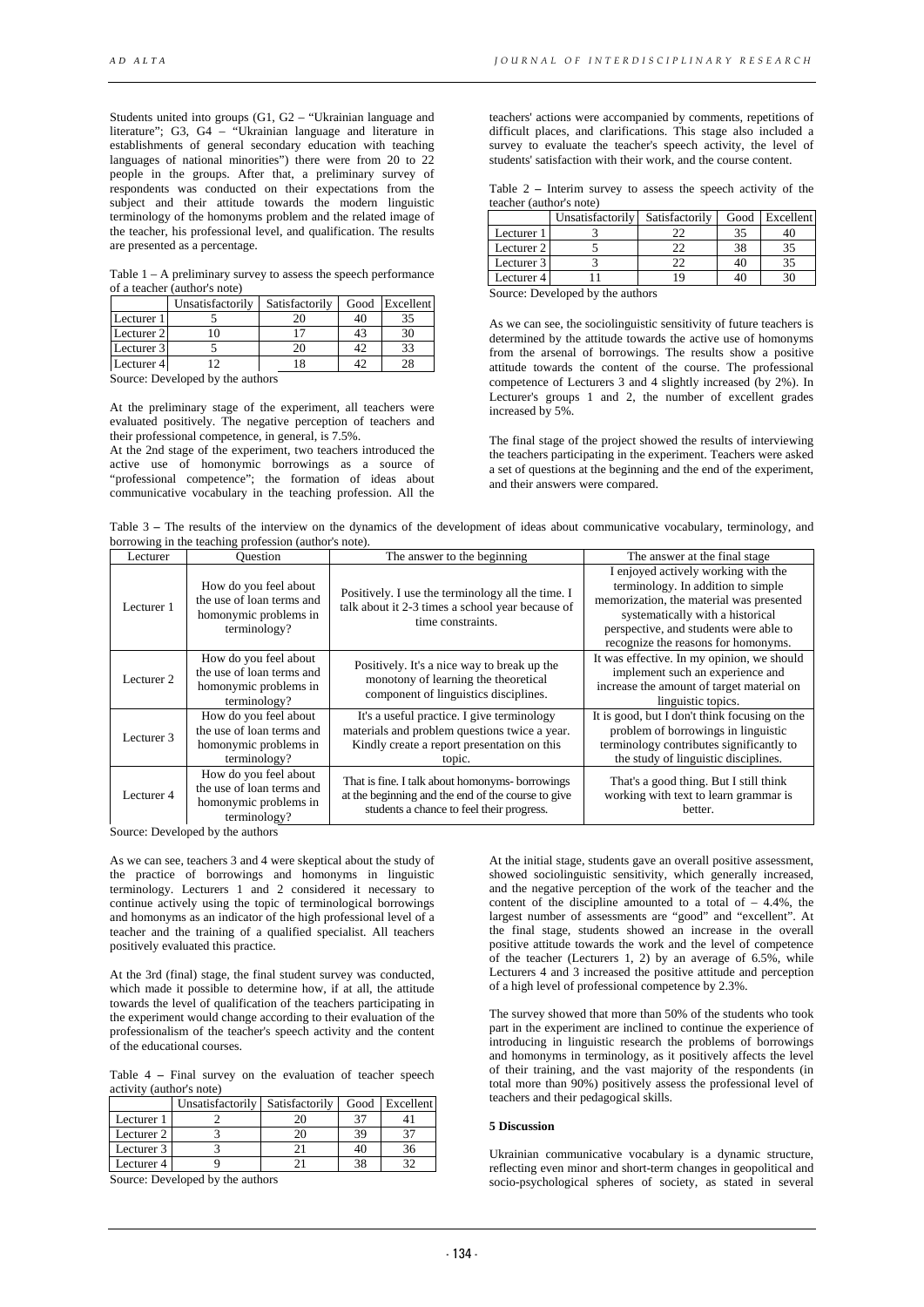contemporary studies (Karaman et al., 2011; Yablons'ka-Yusyk, 2018). The process of globalization contributes to a rapid increase in the lexical composition of the language due to borrowings from other languages, the terminological apparatus of linguistic disciplines is no exception, where sometimes there are also complex homonymic cases.

In the study of ways to improve the competence of professional communicators in the medical industry, the use, and adaptation of terminology for successful communication with patients, management, as well as the difficulties encountered in the implementation of the educational process was considered in a research experiment (Zenner et al., 2021). An increase in the level of sociolinguistic sensitivity to the use of professional terminology in medical practice and the transformation of perceptions of the communicative vocabulary and terminological apparatus in the medical profession as a formation of its positive image, a sign of high status and prestige of the language of communication were found. In our study there is also a positive trend: 90% of the participants in the presented research experiment positively evaluated the work on borrowing homonyms in linguistic terminology, and 50% of the respondents expressed their desire to continue the practice of addressing complex terminological collisions and changes in modern terminology in the future.

Many studies (Karaman et al., 2011; Zenina, 2012) present the fact that the Ukrainian language has long been open to borrowings. S Karaman notes that the vocabulary of the Ukrainian language is heterogeneous because it was formed under the influence of many languages and at different epochs was replenished with borrowings, which in the process of historical development were "built into" the lexical composition of the language. The researcher claims that there are about 15 percent of borrowings in the Ukrainian language. That's why, in our opinion, such important work is the enrichment of terminological vocabulary at the expense of borrowings, an active explanatory activity in this direction not only increases students' appreciation of teaching professional competence but also helps to bring up qualified specialists. This is evidenced by the results of the experiment, where the overall positive evaluation of the linguistics teacher was 95.5%, and the evaluation of the teacher's professionalism in the groups where special attention was paid to terminological problems and homonymic borrowings was 6.5% overall.

### **6 Conclusion**

The conducted study shows that research into the dynamics of communicative vocabulary development in the activity of a teacher-philologist requires active use of modern terminological apparatus in the field of linguistics. The results of the experiment showed a positive attitude to the use of homonymic borrowings as a source of "professional competence" of a teacher. 90% of the respondents-students and all the teachers-participants of the experiment consider it expedient to systematically introduce the issue of borrowings in terminology into the educational process as a form of enriching the professional arsenal of a teacher. It testifies to the respondents' awareness of the dynamics of communicative vocabulary development in the educational context.

The main stages in the study of a teacher's communicative activity and enhancement of his/her professional level, training of qualified specialists are identification and consideration of complex cases of using borrowings (homonyms) selection of the most relevant educational content; constant monitoring of communication results in the learning process; regular correction of communicative activity per the results.

The study presents a comprehensive approach to the study of the ways of formation and dynamics of development of the Ukrainian communicative vocabulary to enrich the arsenal of modern linguistic terminology and the problem of homonyms and borrowings. In the future, it is possible to fruitfully implement the approaches described in the research to the

content, methods, and forms of presentation of educational material, to form different levels of professional competence in parallel as well as to determine the influence of the figure itself and the qualification level of the teacher on the formation of a motivated future teacher.

The problem of meta-linguistic socialization of young people, their professional orientation, and gradual increase in the professional competence of the teacher, which in general affects the quality of education, requires further research.

## **Literature:**

1. Agheyisi, R., & Fishman, J. A. (1970). Language attitude studies: A brief survey of methodological A brief approaches. Anthropological Linguistics, 12(5), 137–157

2. Androutsopoulos, J. (2006). Introduction: Sociolinguistics<br>and computer-mediated communication Journal of and computer-mediated communication. Journal Sociolinguistics, 10(4), 419–438.

3. Delgado-Cruz, A., Ramírez-Santana, G., and Acosta-Rodríguez, V. (2021). Intervention in the Cohesion of Narrative Discourse in Pupils with Developmental Language Disorder. Psicología Educativa, Available at: https://doi.or g/10.5093/psed2021a21

4. Gillespie, A. (2020). Semantic contact and semantic barriers: reactionary responses to disruptive ideas. Current Opinion in Psychology, 35, 21-25. Available  $P$ sychology, at: https://doi.org/10.1016/j.copsyc.2020.02.010.

5. Ebbels, S., McCartney, E., Slonims, V., Dockrell, J., Norbury, C. (2019), Evidence-based pathways to intervention for children with language disorders. International Journal of Language & Communication Disorders, 54, 3-19. Available at: https://doi.org/10.1111/1460-6984.12387

6. Hansson, K., Ibertsson, T., Asker-Árnason, L., Sahlén, B. (2018). Language impairment in children with CI: An investigation of Swedish, Lingua, 213, 63-77. Available at: https://doi.org/10.1016/j.lingua.2018.07.001.

7. Karaman, S.O., Karaman, O.V., Plyushch, M.YA. (2011). Suchasna ukravinska literaturna mova. K harkiv: Litera LTD, 2011, 558.

8. Karpilovsʹka YE. A. (2012). Moda na slova ta normalʹna mova. Kul'tura slova, 84, 134 - 141

9. Klymenko, N. F., Karpilo<sup>t</sup>ka, Y.E. A., Kyslyuk, L. P. (2008). Dynamichni protsesy v suchasnomu ukŕkyins leksykoni. Kyyiv: Vydavn. dim D. Buraho, 336.

10. Kristiansen, T. (2009). The macro-level social meanings of

late-modern Danish accents. Acta Linguistica Hafniensia, 41, 167–192.

11. Kristiansen, T. (2011). Coupland SLICE: Critical perspectives on language (de)standardization. Standard Languages and Language Standards in a Changing Europe, 5-11. Available at: https://lanchart.hum.ku.dk/research/slice/publicati ons-and-news-

letters/publications/Tore\_Kristiansen\_and\_Nikolas\_Coupland\_\_ Eds.\_\_Standard\_Languages\_and\_Language\_Standards\_in\_a\_Ch anging\_Europe.pdf

12. Moss, D., Newman, A., De Santo, B. (2005). What do communication managers do? Defining and refining the Core elements of management in a public relations/corporate communication context. Journal Mass Communication Quart., 82(4), 873–90. Available at: https://doi.org/10.1177/10776990 0508200408.

13. Rababah, І. (2020). The Reality of Using Modern Teaching Methods in Teaching Arabic for Speakers of other Languages from Teachers' Perspective. Journal of Social Sciences. Available at: https:// doi.org/10.25255/jss.2020.9.1.58.94

14. Simonok, V. P. (2015). Leksychni zapozychennya v ukrayinsʹkiy movi: istoryko-sotsiolinhvistychnyy aspekt. Naukovi zapysky. «Filolohichni nauky», 1, 89 – 94.

15. Stott, C., Drury, J. (2017). Contemporary understanding of riots: classical crowd psychology, ideology and the social identity approach. Public Underst Sci, 26, 2-14. Available at: https://10.1177/0963662516639872

16. Taranenko, O. O. (2015). Aktualizovani modeli v systemi stvorennya suchasnosti ukrayinkoyi movy (kinets' KHKH -